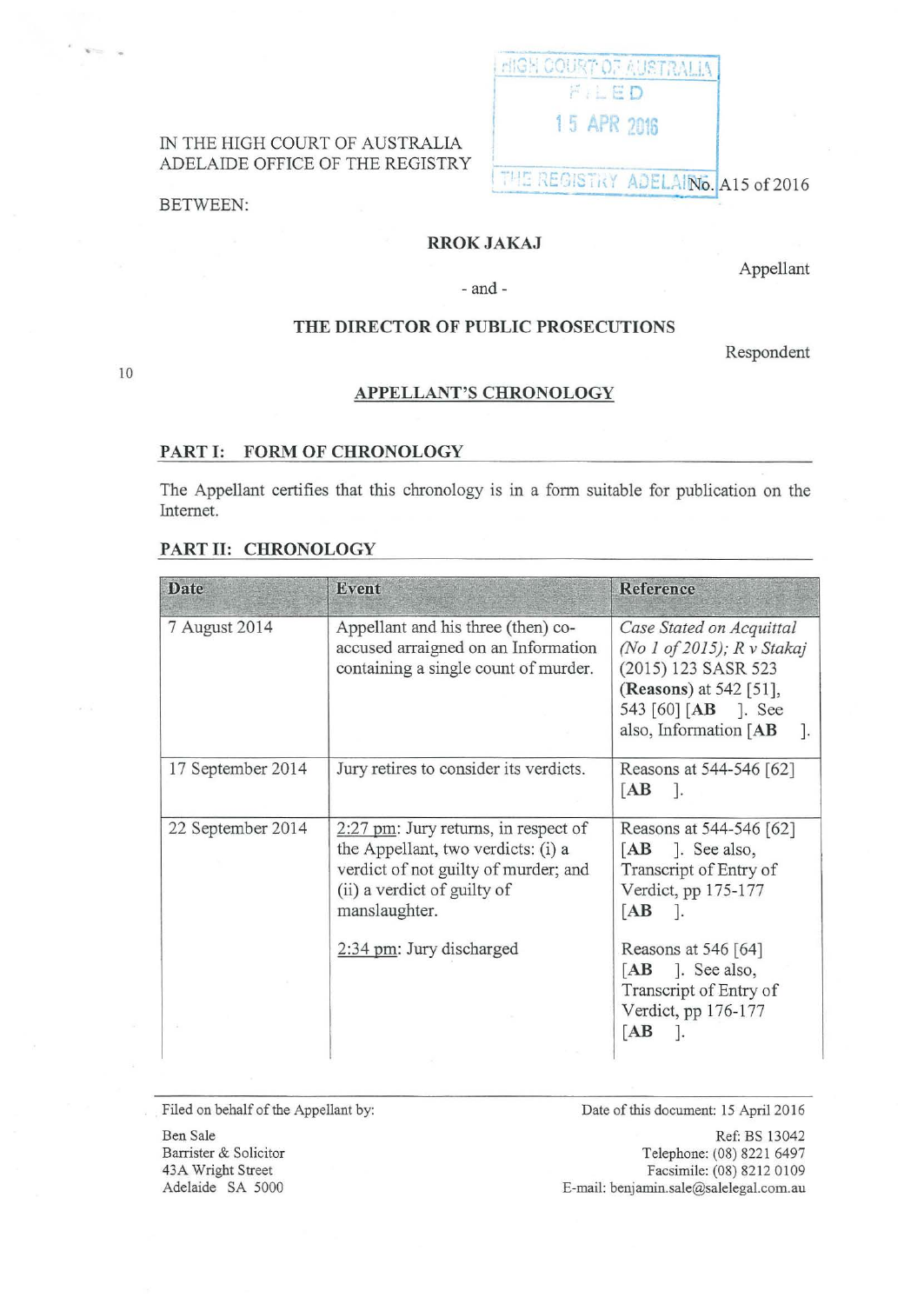| <b>Date</b>                 | Event                                                                                                                                                                                                                | Reference                                                                                                                                      |
|-----------------------------|----------------------------------------------------------------------------------------------------------------------------------------------------------------------------------------------------------------------|------------------------------------------------------------------------------------------------------------------------------------------------|
|                             | 2:55 pm: The <i>allocutus</i> having been<br>administered to the Appellant on the<br>charge of manslaughter, the trial<br>judge adjourned the proceeding to a<br>later date for sentence.                            | Reasons at 546 [64]<br>[AB]<br>ा.                                                                                                              |
|                             | $(\text{Approx.})$ 4:00 pm: (Former)<br>foreperson of the jury contacted an<br>officer of the Court, indicating that<br>he wished to meet about an<br>undisclosed issue.                                             | Reasons at 546 [66]<br>[AB]<br>-1.                                                                                                             |
|                             | $(Approx.)$ 4:50 pm: (Former)<br>foreperson met the Court officer.                                                                                                                                                   | Reasons at 546 $[66]$<br>[AB]<br>- 1.                                                                                                          |
|                             | $(\text{Approx.})$ 5:10 pm: The Court<br>officer informed the Acting Sheriff<br>of "an issue with the verdicts".                                                                                                     | Reasons at 546 [66]<br>[AB]<br>$\cdot$                                                                                                         |
| $24 - 26$ September<br>2014 | The Acting Sheriff met with the<br>(former) foreperson and each of the<br>(former) jurors and obtained signed<br>statements from them.                                                                               | Reasons at 546 [66]<br>[AB]<br><sup>1.</sup>                                                                                                   |
| 30 September 2014           | Parties informed of what had<br>occurred.                                                                                                                                                                            | Reasons at 546 [66]<br>$\begin{bmatrix} \mathbf{A} \mathbf{B} \end{bmatrix}$<br>- T.                                                           |
| 2 October 2014              | The trial judge heard sentencing<br>submissions.                                                                                                                                                                     | Reasons at 546-547 [67]<br>[AB]<br>1. See also,<br>Transcript, pp 7 [AB<br>$\cdot$                                                             |
| 7 October 2014              | Appellant was sentenced to five<br>years and three months'<br>imprisonment in respect of the<br>conviction for manslaughter, in<br>respect of which a non-parole period<br>of four years and one month was<br>fixed. | Reasons at 546-547 [67]<br>[AB ]; Sentencing<br>remarks dated 7 October<br>2014 [ $\mathbf{AB}$ ]; Report of<br>Prisoner Tried [AB<br>$\Box$ . |
|                             | Report of Prisoner Tried was certified as<br>correct and signed by Vanstone J and the<br>Clerk of Arraigns.                                                                                                          | Reasons at 547 [68]<br>[AB]<br>$\vert$ ; Report of<br>Prisoner Tried [AB<br>$\cdot$                                                            |
| 24 October 2014             | Appellant filed an appeal against<br>sentence.                                                                                                                                                                       | Notice of appeal against<br>sentence dated 24 October<br>$2014$ [AB<br>1.                                                                      |